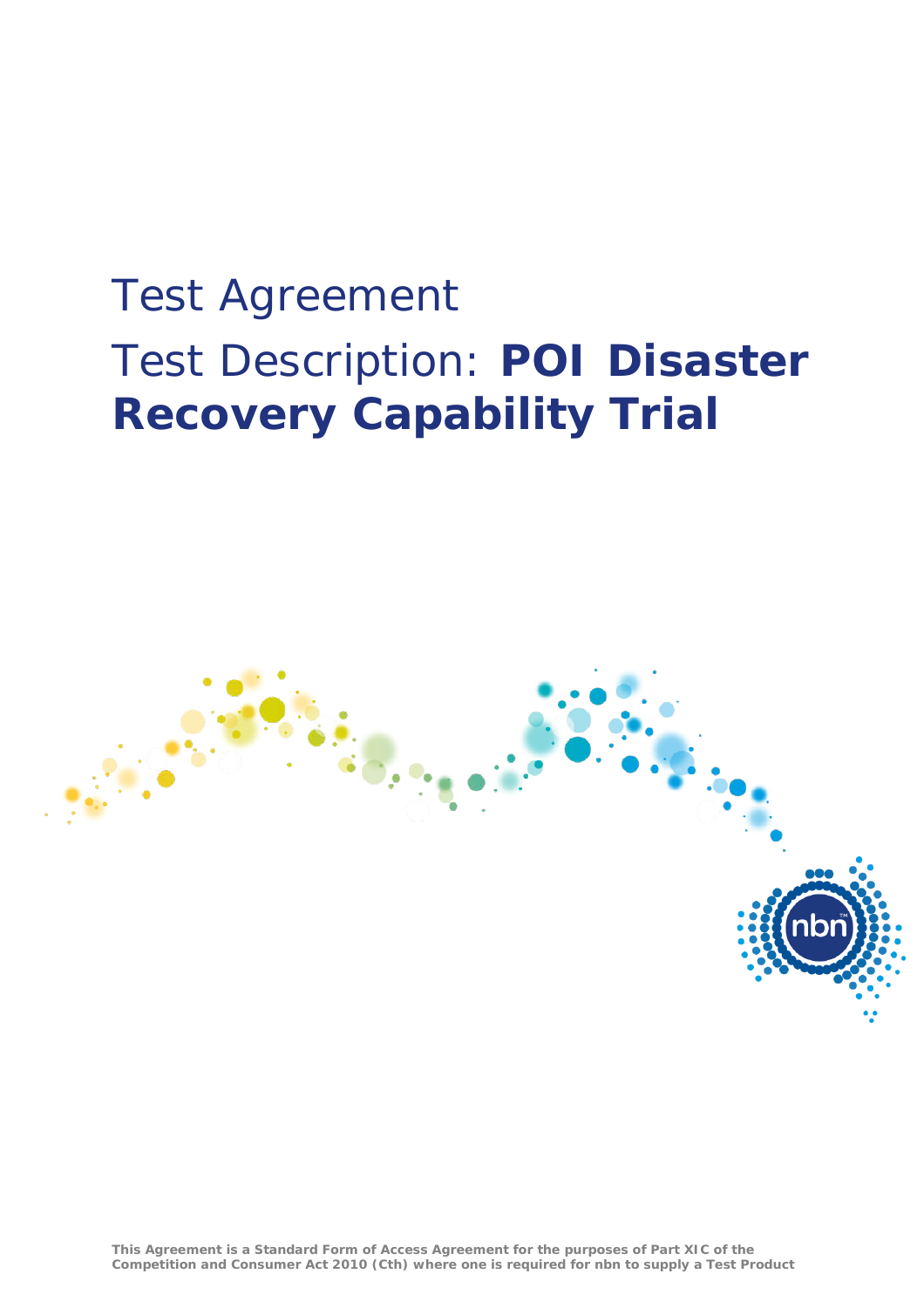### Test Agreement

# Test Description: POI Disaster Recovery Capability Trial

| <b>Version</b> | <b>Description</b>      | Effective Date        |
|----------------|-------------------------|-----------------------|
| 1.0            | Issued on 10 March 2021 | <b>Execution Date</b> |
|                |                         |                       |

#### **Copyright**

This document is subject to copyright and must not be used except as permitted below or under the *Copyright Act 1968* (Cth). You must not reproduce or publish this document in whole or in part for commercial gain without the prior written consent of **nbn**. You may reproduce and publish this document in whole or in part for educational or non-commercial purposes as approved by **nbn** in writing.

Copyright © 2021 **nbn** Co Limited. All rights reserved. Not for general distribution.

#### **Disclaimer**

This document is provided for information purposes only. The recipient must not use this document other than with the consent of **nbn** and must make their own inquiries as to the currency, accuracy and completeness of this document and the information contained in it. The contents of this document should not be relied upon as representing **nbn**'s final position on the subject matter of this document, except where stated otherwise. Any requirements of **nbn** or views expressed by **nbn** in this document may change as a consequence of **nbn** finalising formal technical specifications, **nbn**'s ongoing internal reviews, or legislative and regulatory developments.

#### **Environment**

**nbn** asks that you consider the environment before printing this document.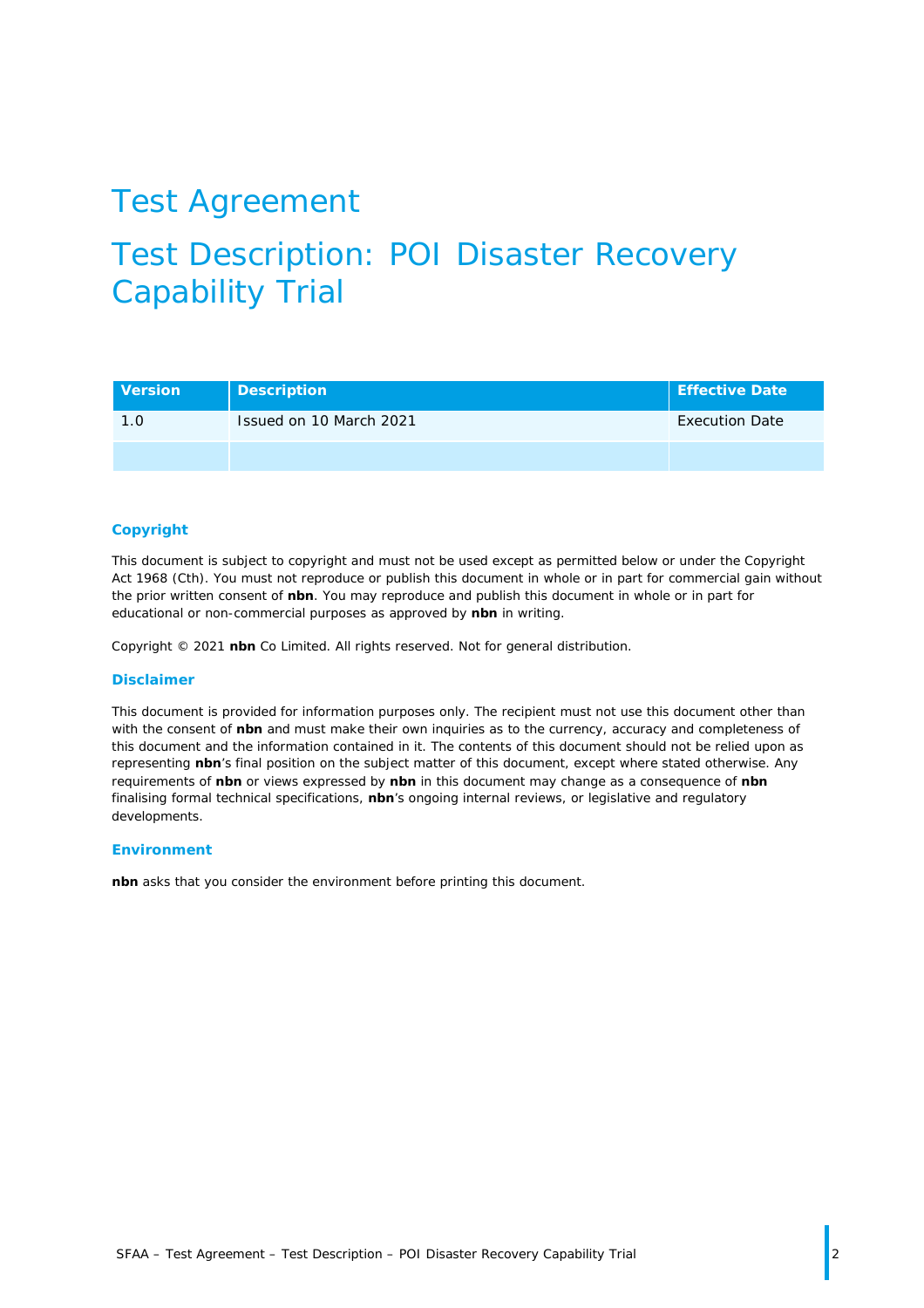# **Contents**

|    | <b>Parties</b>                        |                |
|----|---------------------------------------|----------------|
|    | <b>Background</b>                     | 4              |
| 1. | <b>Interpretation and definitions</b> | 4              |
|    | Interpretation<br>1.1                 | 4              |
|    | 1.2<br>Definitions                    | $\overline{4}$ |
| 2. | Pre-conditions to participation       | 5              |
| 3. | <b>Test Term</b>                      | 6              |
| 4. | <b>Documentation</b>                  | 6              |
| 5. | <b>General Obligations</b>            | 6              |
| 6. | nbn™ POW                              | $\overline{7}$ |
| 7. | <b>Test Product</b>                   | 7              |
| 8. | <b>Process</b>                        | 7              |
| 9. | Performance                           | 9              |
|    | 10. Test Contacts                     | 9              |
|    | 11. Term, termination and withdrawal  | 9              |
|    | 12. Charges                           | 9              |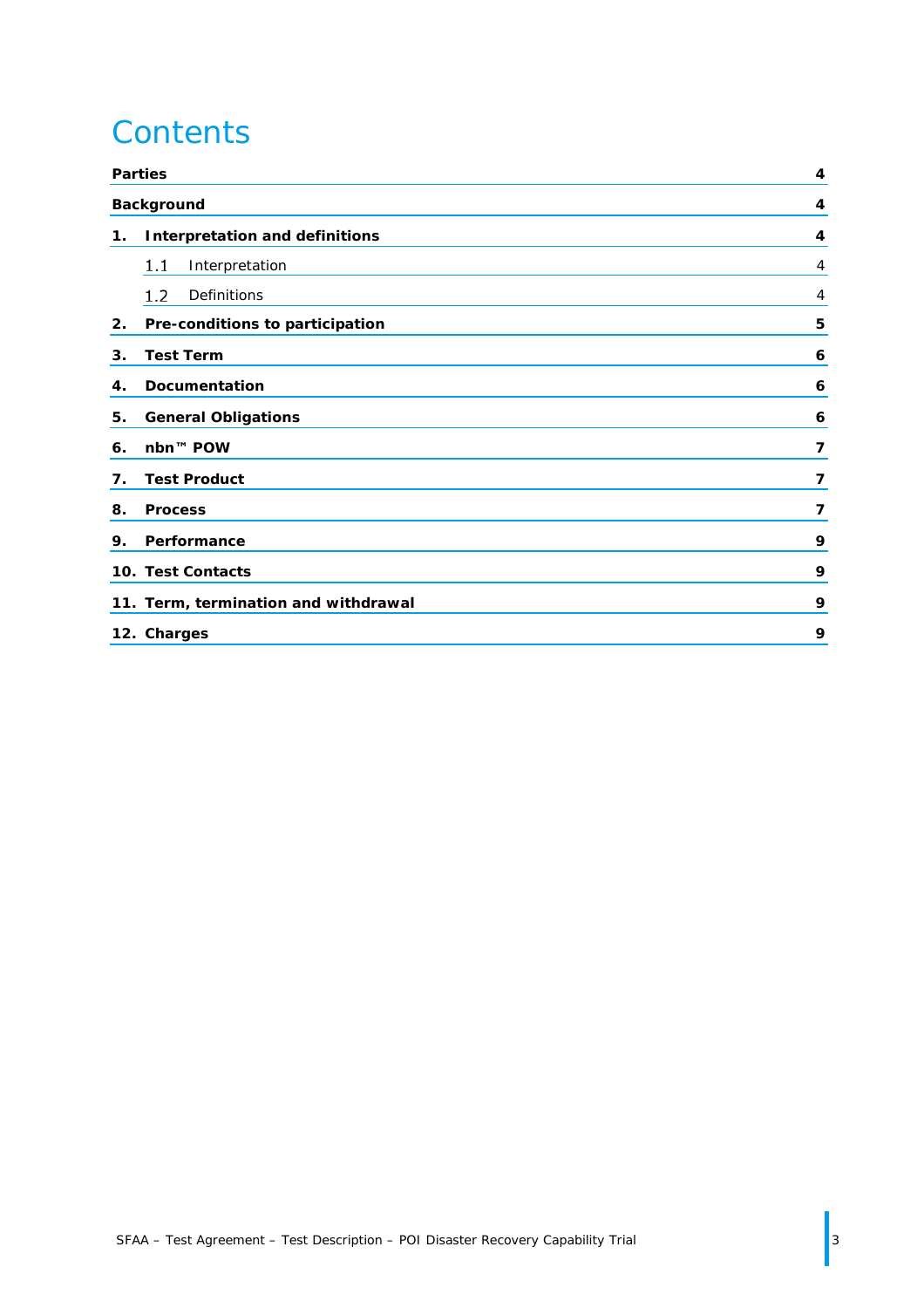# Test Agreement

## Test Description: POI Disaster Recovery Capability Trial

#### <span id="page-3-0"></span>Parties

- nbn co limited (ABN 86 136 533 741) of Level 13, 100 Mount Street, North Sydney NSW 2060 (**nbn**);
- [Insert party name] (ABN [insert ABN]) of [insert registered address of Test Participant] (**Test Participant**)

#### <span id="page-3-1"></span>**Background**

- A. This Test Description, together with the Standard Test Terms, forms the Agreement for this Trial.
- B. As part of **nbn**'s Business Continuity Management (BCM) planning, **nbn** has identified potential threats to business operations in relation to being able to provide ongoing access to a Point of Interconnect (POI) should a significant disruptive event occur. **nbn** has built a Point of Interconnect disaster recovery capability within a transportable structure known as a POI on Wheels (POW) to provide a level of capability to safeguard the interests of its key stakeholders, reputation, and brand as part of **nbn**'s network emergency response. It is important to note that the POI on Wheels is not a POI in its own right, but is a functionality to support Established POIs in the event that one is impacted by a disruptive event.
- C. In this Trial **nbn** intends to seek the participation and expertise of RSPs on an ongoing basis to:
	- understand, test and refine the processes for installation, deployment, activation and operation of the **nbn**™ POW; and
	- monitor and test the performance of the **nbn**™ POW.

### <span id="page-3-2"></span>1. Interpretation and definitions

#### <span id="page-3-3"></span> $1.1$ Interpretation

For the purposes of this Test Description:

- (a) the singular includes the plural and vice versa;
- (b) any capitalised term used but not defined in this Test Description has the meaning given to that term in the Standard Test Terms; and
- (c) any capitalised term used but not defined in this Test Description or the Standard Test Terms has the meaning given to that term in the WBA.

#### <span id="page-3-4"></span>1.2 Definitions

In this Test Description: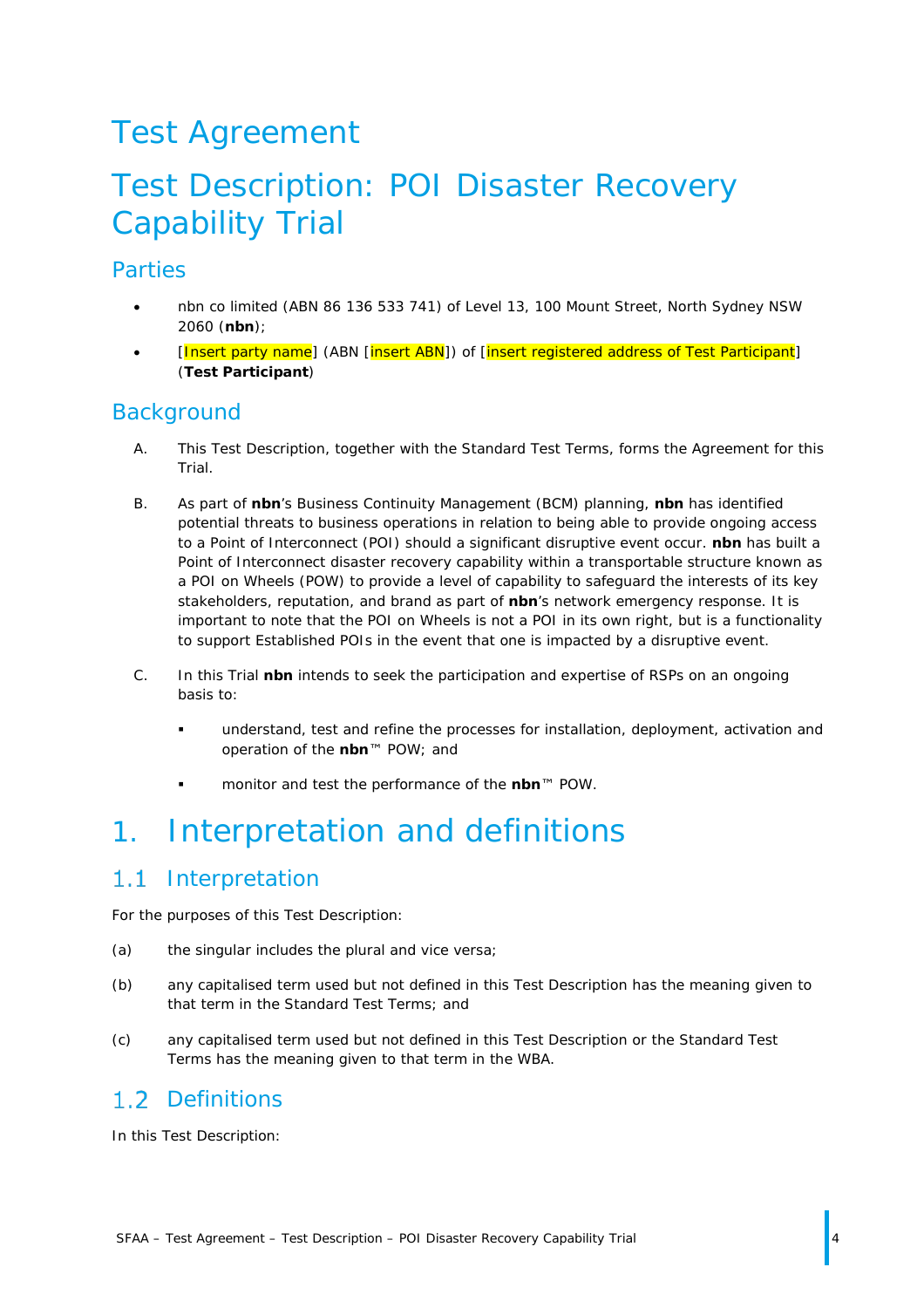**Agreement** means the Standard Test Terms and this Test Description, together with any Supporting Documents.

**Effective Date** has the meaning given to that term in clause [3\(a\)\(i\).](#page-5-3)

**Expiry Date** has the meaning given to that term in clause [3\(a\)\(ii\).](#page-5-4)

**nbn**™ **POW** means the feature made available by **nbn** to Test Participant in accordance with the terms of this Test Description and the Supporting Documents, as described further in clause [6.](#page-6-0)

**POW Trial Areas** mean the locations as determined by **nbn** in accordance with clause [8\(a\).](#page-6-3)

**Supporting Documents** means any document provided to Test Participant by **nbn** that details instructions, policies and procedures regarding the Test Activities, including relevant Test Plans, as updated by **nbn** from time to time in accordance with clause [4](#page-5-1)[\(b\).](#page-5-5)

**Test Activities** means the activities undertaken by **nbn** and Test Participant in accordance with this Test Description and the Supporting Documents together with the performance of the obligations set out in the Agreement and any other activities and processes that **nbn** notifies to Test Participant from time to time are required to perform this Trial.

**Test Contact** means each person appointed by **nbn** and Test Participant as:

- (a) their single central contact point regarding this Trial; and
- (b) any additional people appointed as contact points in relation to specific matters regarding this Trial (such as operational or technical issues).

**Test Description** means this document, which is issued by **nbn** under the Standard Test Terms.

**Test Period** has the meaning given to the term in clause [3\(a\).](#page-5-6)

**Test Product** means the product specified in clause [7.](#page-6-1)

**Test Product Component** means each component of the Test Product described in clause [7\(a\).](#page-6-4)

**Trial** means the trial of the proposed **nbn**™ POW disaster recovery support capability and all associated activities undertaken in accordance with this Test Description and the Supporting Documents, with such trial being a "Test" for the purposes of the Standard Test Terms.

#### <span id="page-4-0"></span>2. Pre-conditions to participation

- <span id="page-4-1"></span>(a) To participate in the Trial, Test Participant must, by the Effective Date, or a later date notified by **nbn**:
	- (i) be a party to the WBA;
	- (ii) have selected the WBA Facilities Access Service Module to be included in the WBA;
	- (iii) have infrastructure deployed in one or more Established POIs; and
	- (iv) have entered into the Standard Test Terms and this Test Description.
- (b) If Test Participant ceases to comply with any of the conditions in clause [2\(a\)](#page-4-1) at any time, **nbn** may immediately do any one or more of the following things:
	- (i) exclude Test Participant from part or all of the Trial;
	- (ii) terminate this Test Description; or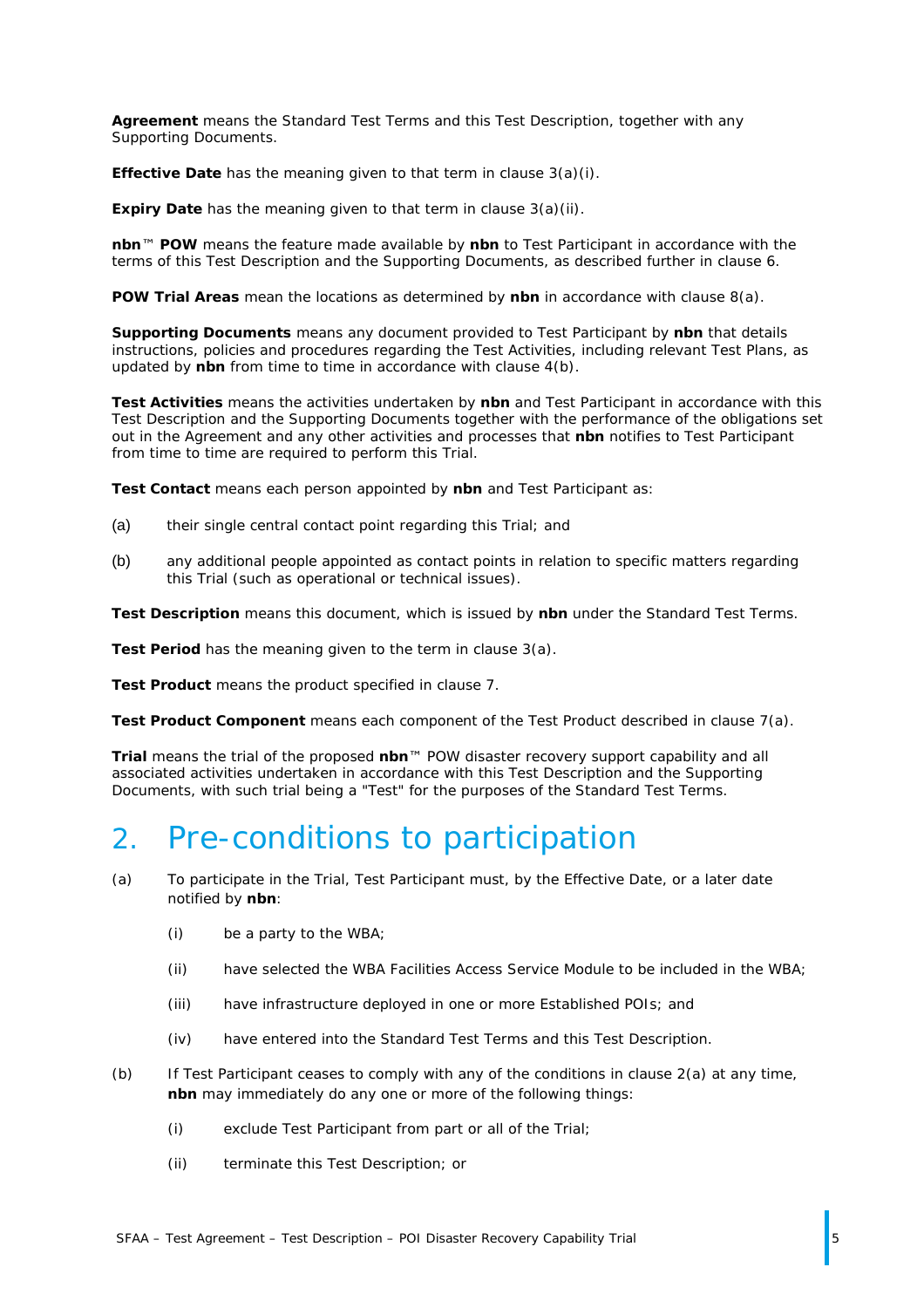(iii) terminate the Agreement.

#### <span id="page-5-0"></span>3. Test Term

- <span id="page-5-6"></span><span id="page-5-3"></span>(a) The term of the Trial will:
	- (i) commence on the date that the parties execute this Test Description (**Effective Date**); and
	- (ii) expire on 20 September 2022, unless extended by **nbn** or terminated earlier in accordance with this Test Description (**Expiry Date**),

#### <span id="page-5-4"></span>(**Test Period**).

(b) **nbn** may, by giving Test Participant 5 Business Days' written notice, and without limiting its rights under clause [11,](#page-8-2) amend the Expiry Date.

#### <span id="page-5-1"></span>4. Documentation

- (a) Prior to the commencement of the Trial, **nbn** will provide Test Participant with any relevant Supporting Documents (including any applicable Test Plans).
- <span id="page-5-5"></span>(b) **nbn** may issue, amend or replace any Supporting Document from time to time during the Test Period, including to reflect feedback given in relation to the performance of the Test Activities. **nbn** will provide Test Participant with 5 Business Days' notice of such issued, amended or replaced Supporting Document.

### <span id="page-5-2"></span>5. General Obligations

- (a) Subject to the rights and obligations of each party under this Test Agreement, the parties will co-operate with each other and work collaboratively in connection with the performance of the Test Activities so as to enable **nbn** and Test Participant to carry out the Test Activities and use the learnings to understand, develop and refine its processes for the installation, deployment, activation and operation of the **nbn**™ POW.
- (b) Test Participant must participate in Test Activities in accordance with:
	- (i) the processes and procedures set out in this Test Agreement and any Supporting Documents; and
	- (ii) **nbn**'s reasonable instructions, policies and procedures regarding the Test Activities that are notified by **nbn** to Test Participant from time to time.
- (c) Each party must support and assist the other party with the conduct of this Trial including by:
	- (i) sharing information regarding the Test Activities;
	- (ii) working with the other party to resolve issues relating to performance of Test Activities that may arise during this Trial;
	- (iii) notifying the other party of any matter which may be considered to be a material error, defect or deficiency in the processes, products and features that are the subject of this Trial, as soon as reasonably practicable after becoming aware of that material error, defect or deficiency;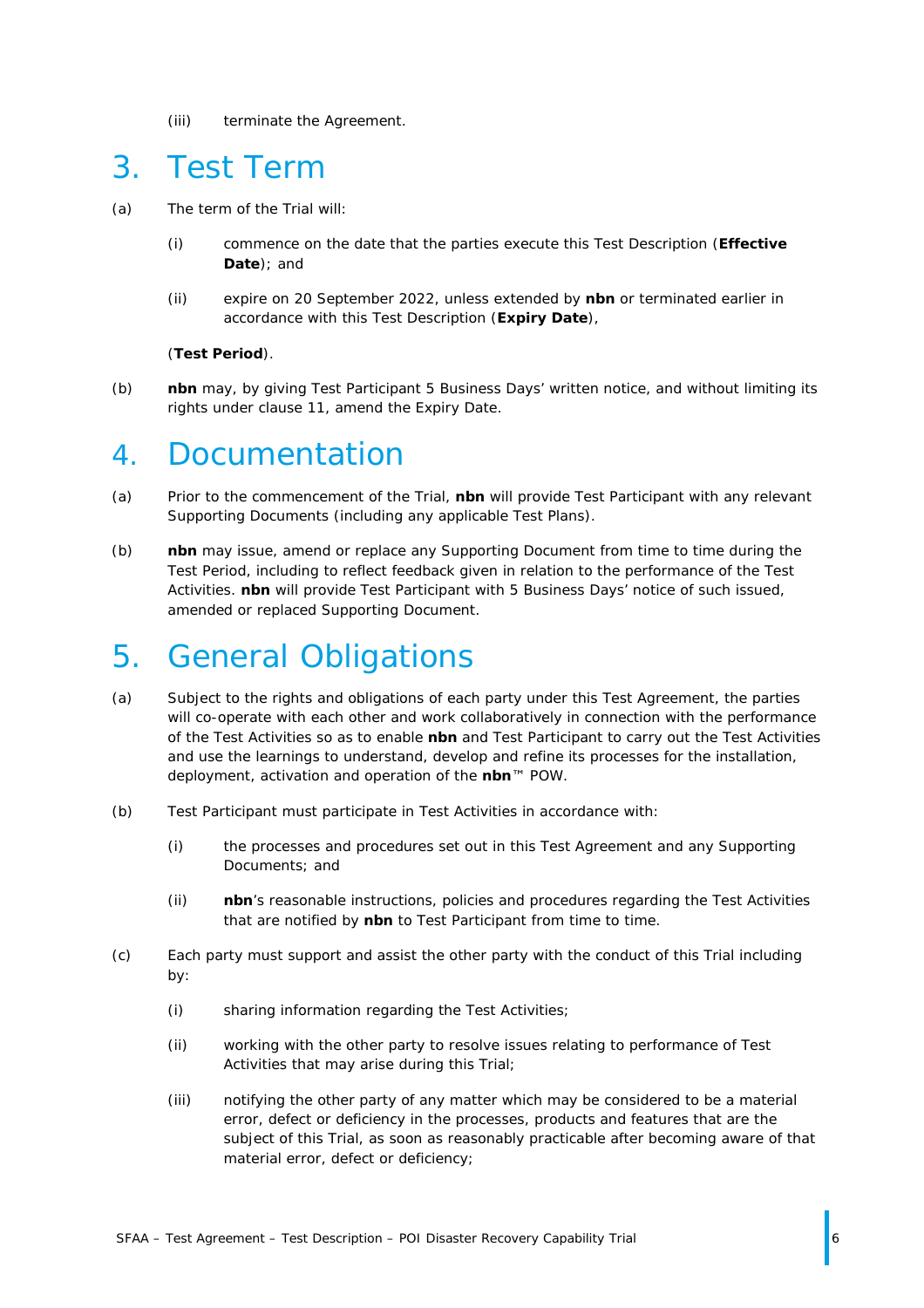- (iv) providing feedback, including any feedback received from Downstream Service Providers and Contracted End Users, as applicable, for the purposes of improving the processes, product and features that are the subject of this Trial; and
- (v) performing any other activities as required by a Test Plan.

#### <span id="page-6-0"></span>6. **nbn**™ POW

- (a) Subject to clause [6\(b\),](#page-6-5) **nbn** will make the **nbn**™ POW available to Test Participants in the POW Trial Areas during the Test Period to facilitate interconnection between the RSP Network and the **nbn**™ Network (on a test basis and to the extent required for the transmission of traffic using Test Products) in accordance with this Test Description and any relevant Supporting Documents (as updated from time to time).
- <span id="page-6-5"></span>(b) The **nbn**™ POW may not be available to Test Participant where there is insufficient colocation rack capacity in the **nbn**™ POW for the Test Participant's equipment.
- (c) The **nbn**™ POW will be provided on a trial-only and "as-is" basis for the purposes set out in this Test Description and any Supporting Documents, and without liability of any kind for **nbn** unless otherwise set out in this Test Description or the Supporting Documents. Without limiting the foregoing, **nbn** makes no representation and gives no warranty that the **nbn**™ POW will be fault free in operation.

### <span id="page-6-1"></span>7. Test Product

- <span id="page-6-4"></span>(a) The Test Product is comprised of the following Test Product Components:
	- (i) The **Test Network-Network Interface** or **Test NNI**: the interface at a **nbn**™ POW where the Test Participant's traffic is handed over to the **nbn**™ Network.
	- (ii) A **Test Connectivity Virtual Circuit** or **Test CVC**: an Ethernet-based Layer 2 virtual capacity on the nbn<sup>™</sup> Network used to carry the Test Participant's traffic between multiple Test AVCs in a CSA on an aggregated basis and the Test NNI at the **nbn**™ POW serving that CSA.
	- (iii) A **Test Access Virtual Circuit** or **Test AVC**: an Ethernet-based Layer 2 virtual connection on the **nbn**TM Network that carries Test Participant's traffic between a Test NNI and Test UNI.
	- (iv) The **Test User Network Interface** or **Test UNI**: the interface to which **nbn** supplies the Test Product in respect of a location specified by **nbn**.
- (b) The specifications, features and functionalities of the Test Product Components will be as agreed between **nbn** and Test Participant from time to time.
- (c) Subject to this Agreement, **nbn** may supply Test Participant with any or all of the Test Product Components for the purposes of the Trial and at **nbn**™ POW Trial Areas only.

#### <span id="page-6-2"></span>8. Process

- <span id="page-6-3"></span>(a) Test Participant acknowledges that this Trial may be limited to locations:
	- (i) where there is sufficient co-location rack capacity for Test Participant's equipment within the **nbn**™ POW;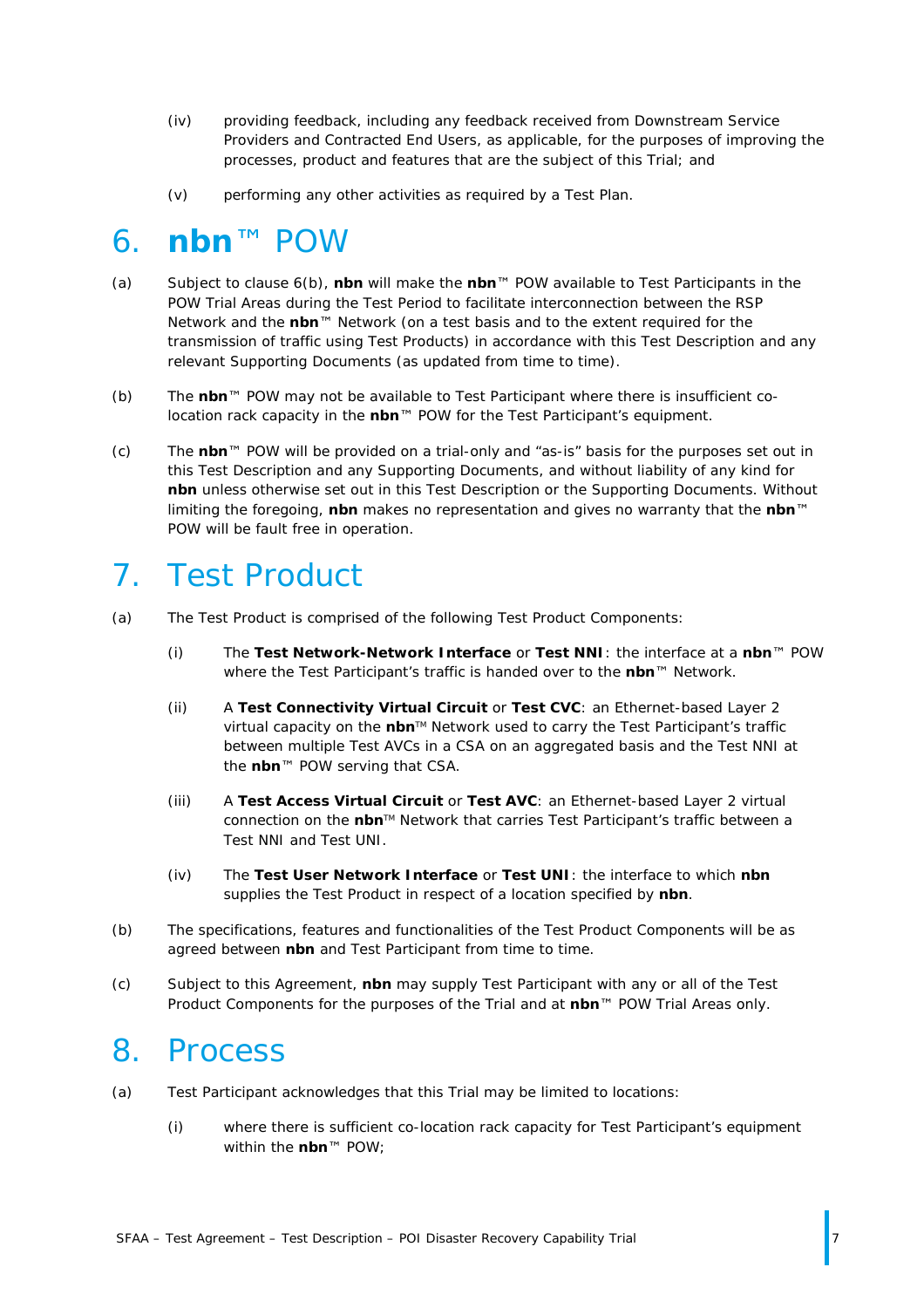- (ii) where a disruptive event has occurred or **nbn** has scheduled a testing event for delivering the relevant **nbn**™ POW capability; and
- (iii) that are near an existing **nbn** POI,

#### (the **POW Trial Areas**).

- <span id="page-7-0"></span>(b) Test Participant will participate in Test Activities as specified in the Test Plan to be provided to Test Participant from time to time, and including but not limited to, the following as applicable to the Trial:
	- (i) requesting access to the **nbn**™ POW;
	- (ii) co-operating with **nbn** to understand the required equipment of Test Participant to be installed in the **nbn**™ POW;
	- (iii) procure the equipment agreed to be installed under clause  $8(b)(ii)$  to be installed into the allocated co-location rack in the **nbn**™ POW;
	- (iv) engage an nbn-approved contractor to install and maintain the equipment agreed to be installed under clause [8\(b\)\(ii\)](#page-7-0) and any required lead-in or backhaul transmission cables in the locations allocated by **nbn** in the **nbn**™ POW;
	- (v) providing assistance to **nbn** in respect of installation, testing and evaluation of the **nbn**™ POW and related features and testing and evaluation of applicable operational processes; and
	- (vi) actively execute test cases as determined by **nbn**.
- <span id="page-7-1"></span>(c) Test Participant acknowledges that the cost and maintenance of Test Participant's equipment, including Test Participant's lead-in or backhaul transmission cables in the **nbn**™ POW and associated installation costs will be the responsibility of Test Participant.
- (d) **nbn** will participate in Test Activities as specified in the Test Plan to be provided to Test Participant from time to time, and including but not limited to, the following:
	- (i) procure, install and maintain optical cable trays within the **nbn**™ POW for the purposes of supporting Test Participant's lead-in or backhaul transmission cables;
	- (ii) install and connect Test Participant's lead-in or backhaul transmission cable presented by Test Participant at the cable chamber to the ODF termination point in the **nbn**™ POW designated by **nbn** in its discretion (and notified to Test Participant);
	- (iii) for the purposes of any cross-connection between specified pairs of locations on ODFs in the **nbn**™ POW, procure, install and maintain a pair of single mode fibre optic cables at or in respect of the **nbn**™ POW at any of the following locations on an ODF in the **nbn**™ POW:
		- (A) the designated point associated with a Test NNI;
		- (B) the designated ODF termination point at which a lead-in or backhaul transmission cable is presented; and
		- (C) any other designated point at which any other connection located within the **nbn**™ POW is presented.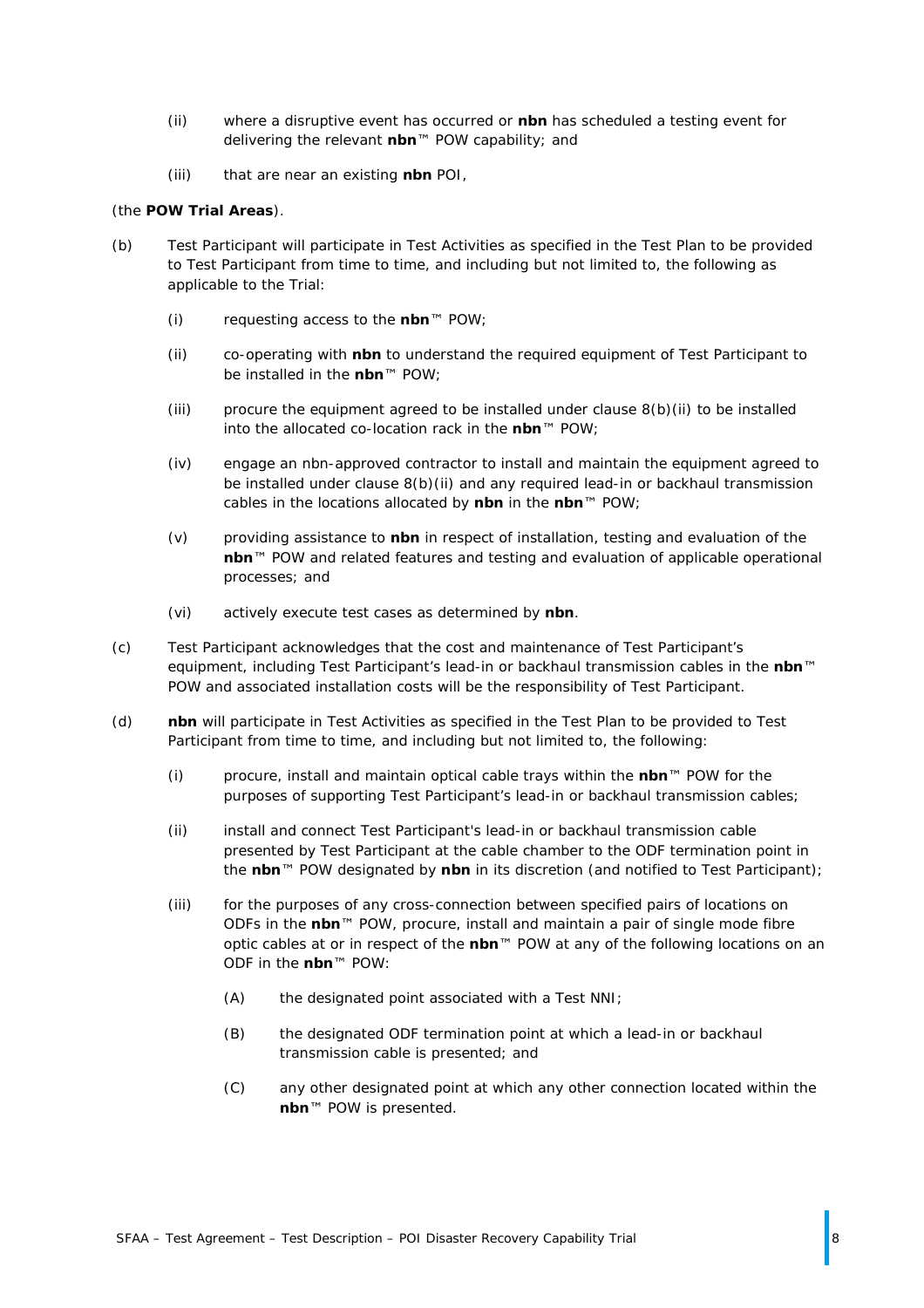### <span id="page-8-0"></span>9. Performance

- (a) Test Participant acknowledges and agrees that Service Levels, Performance Objectives or Operational Targets within the **nbn**™ Facilities Access Service Module Service Levels Schedule of the WBA do not apply to this Trial.
- (b) Test Participant acknowledges that no Service Levels, Performance Objectives or Operational Targets apply in connection with the **nbn**™ POW or the Test Product.

### <span id="page-8-1"></span>10. Test Contacts

- (a) **nbn** and Test Participant will each appoint a person as a Test Contact in relation to coordination of the Test Activities and such that each such person is responsible for managing **nbn**'s or Test Participant's (as the case may be) performance of this Agreement.
- (b) On or before the commencement of this Test Description, **nbn** and Test Participant will provide telephone and email contact details of their Test Contacts, and maintain and provide updates to these contact details for the duration of the Test Period.

#### <span id="page-8-2"></span>11. Term, termination and withdrawal

- (a) **nbn** may amend or replace this Test Description by giving 10 Business Days' notice to Test Participant.
- (b) **nbn** may interrupt, suspend or cancel the supply or performance of the Trial for any reason, by giving Test Participant as much notice as reasonably practicable in the circumstances.
- (c) Test Participant may cancel its participation in the Trial by giving 10 Business Days' written notice to **nbn** and informing **nbn** of the reason for the cancellation, in which case **nbn** may give a Cancellation Notice under the Standard Test Terms.
- (d) The parties will use their reasonable endeavours to work with each other for the purpose of avoiding any inconvenience to any Downstream Service Providers and Contracted End Users affected by termination or cancellation of this Test Description or any Test Activities.

### <span id="page-8-3"></span>12. Charges

- <span id="page-8-5"></span>(a) Subject to clause [8\(c\)](#page-7-1) and [12\(b\),](#page-8-4) no charges will apply to this Trial, the **nbn**™ POW and the Test Product.
- <span id="page-8-4"></span>(b) Despite clause [12\(a\),](#page-8-5) all applicable Charges under the WBA including Charges for any existing facilities access services (including any Service Elements supplied under the Facilities Access Service) used in connection with, but not specific to, this Trial as relevant will continue to be chargeable as set out in the WBA.